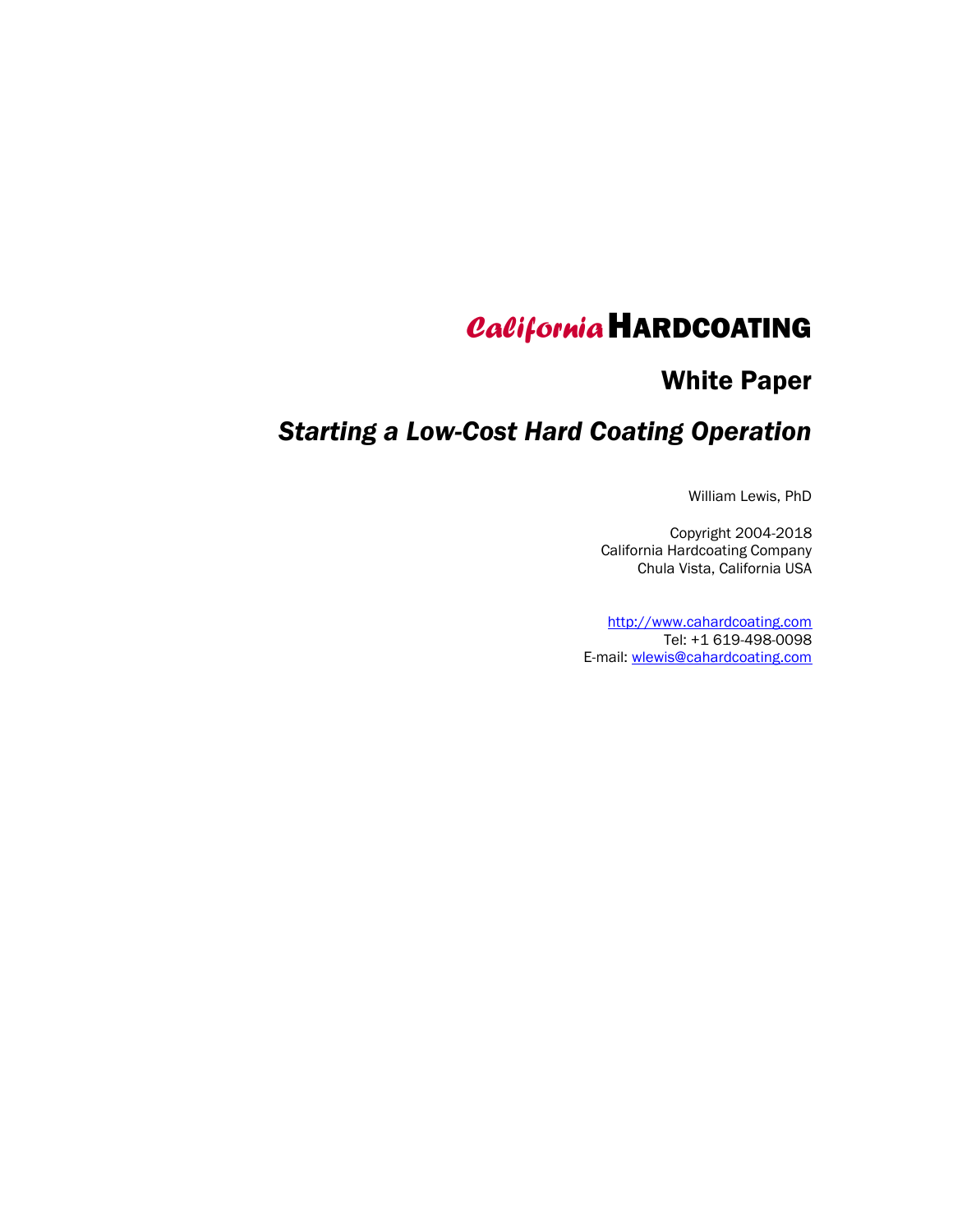# Introduction

This paper is intended to provide an overview of the business and technical considerations of starting up an in-house hard coating operation. The audience for this paper includes business managers and engineers from a variety of manufacturing businesses, such as consumer electronics, optics, medical equipment, plumbing fixtures, and automotive parts. Injection molders may also be interested in offering the added value of hard coating parts.

An in-house coating operation can be justified through new revenue, elimination of toll-coating fees, faster turnaround, greater control of quality, and a shorter supply chain. But until recently, the six- to seven-figure investment required to start a coating operation has been a barrier keeping many companies from bringing a hard coating operation in-house.

California Hardcoating's Perma-New™ abrasion- and scratch-resistant coatings significantly lower this barrier by eliminating the need for many costly environmental controls. Furthermore, through its years of experience in advising companies on how to start up and improve their coating operations, California Hardcoating has developed many practical ways to "bootstrap" a new coating operation through straightforward build-your-own plans.

With California Hardcoating's unique approach to hard coating, the investment required to start up a small-scale, in-house coating operation can be reduced by a factor of ten. In a few cases, a new coating operation has been started for as little as \$25,000. In most cases, however, start-up costs fall in the range of \$50,000 to \$100,000. Often, a new operation can begin coating parts in a few months. An in-house coating operation can produce a very high ROI and often breaks even in less than one year.

# Hard coating Overview

The term "hard coating" has different meanings based on industry. In this context, hard coating means to apply a very thin—about 5 micron deep—coating to a substrate material such as polycarbonate, acrylic or polished metal in order to protect it from abrasion and scratching as well as from chemical damage.

Generically, hard coatings are sol-gels of silica and resin nanoparticles that are applied in liquid form and then cured to a glass-like hard finish. Hard coatings can be applied in a number of manners, including flowing, dipping, spraying and spinning. Curing typically involves heating the coated materials at relatively low temperatures for 1–4 hours or by exposing the coated surface to UV light for several minutes. Although UV curing is often preferred because of the short cure time, heatcured formulations produce a much harder finish and stronger adhesion. Furthermore, they are the only alternative where uniform exposure of UV light is difficult to achieve.

The cost of starting up a coating operation is based largely on the need for stringent environmental controls. Because coatings are only a few microns in thickness, small dust particles and other contaminants can appear as highly visible imperfections in the coated surface. It is necessary, therefore, to clean the substrate material prior to coating and to filter the air in the area where coating is performed

# Technical Factors

### Environmental

#### Air filtration

The coating must be applied in a dust-free environment and kept there until it is tack-free and ready for heat curing (usually about 5 minutes, including drain-down time). After the coated items have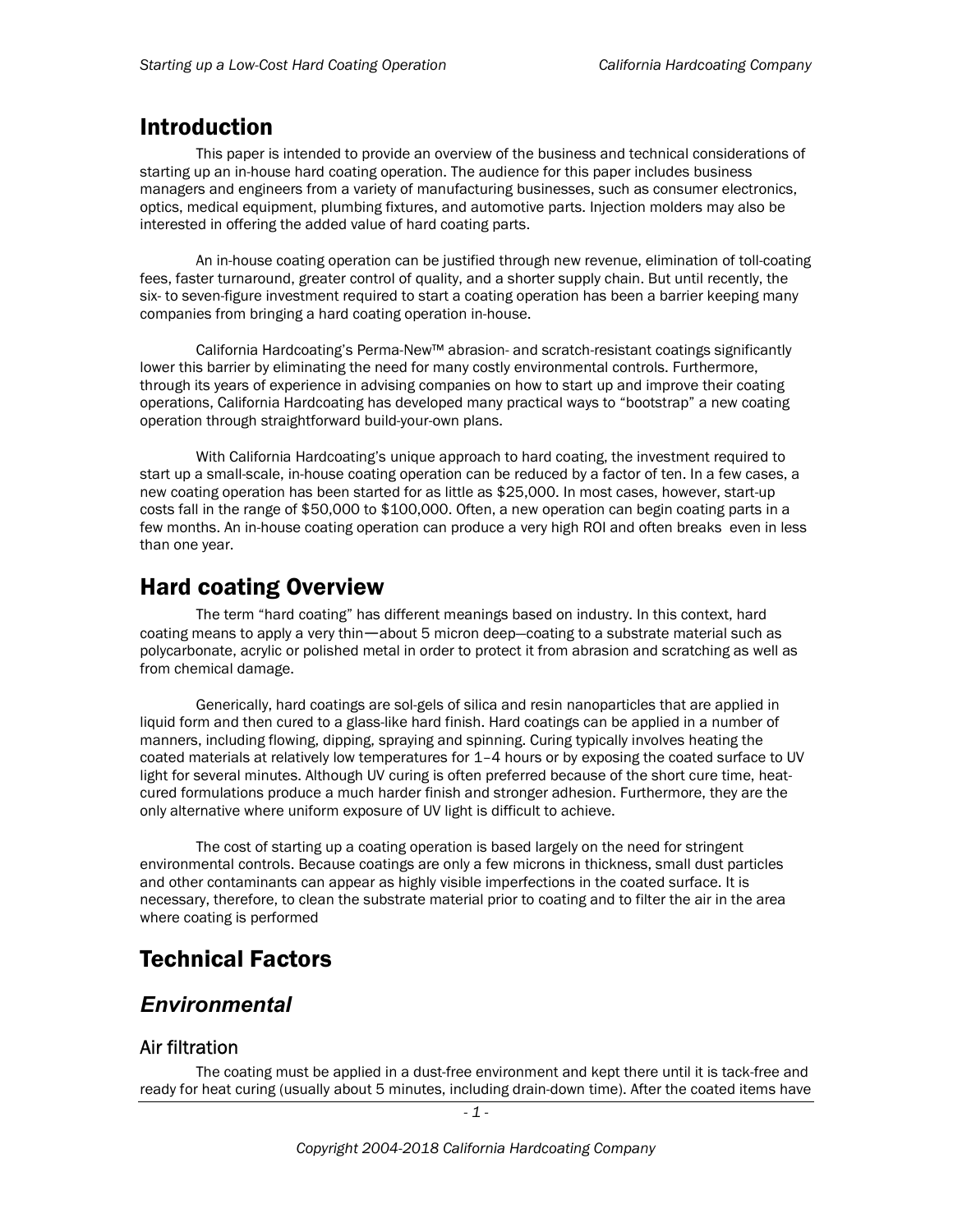dried, they can be moved to a non-filtered area. Because UV curing is performed while the solution is still wet, curing must be performed in a clean environment.

.Non-transparent parts typically do not require as high a standard of air particle removal as transparent sheet-like products. Optical devices, including lenses, require the most attention to making the air free of micron-sized particles.

As a guideline, suspended particles greater than 0.5 microns in size should be filtered to fewer than 100 particles per cubic foot. This can be accomplished through an easily constructed clean-air coating booth. A coating booth can be constructed using commercial self-powered HEPA (High Efficiency, Particle, Air filters) blowing downward, with plastic film as walls, extending down to within about 6–12 inches from the floor. Two of these filter/blower units, 2x4 feet each, can be used to make a 2x8 foot coating booth, which is practical for all but very large sheet coating. In addition, a static-neutralizing blower, blow-off nozzle, or grid (attached to the HEPA filter) is also needed as most plastics become easily charged with static electricity which attracts particles.

#### Humidity & Temperature

To prevent hazing of the wet coating film, many hard coatings require a major investment in dehumidification equipment to maintain relative humidity in the coating area below 30%.. Perma-New™ coatings largely avoid this expense, however, as they are formulated to tolerate R.H as high as 75% without hazing.

Coatings are subject to gelling as they age and as temperature increases. To avoid this and to extend the pot life of the coating solution, refrigeration is often required. Even with refrigeration, some coatings on the market have a pot life of only a few days before they begin to gel and must be replaced. In comparison, Perma-New coatings are stable at room temperatures and typically have a storage life as long as 6 months. They can be refrigerated or frozen to extend shelf life even further.

# Coating Solutions

Hard coating solutions are often formulated to address specific requirements, such as UV curing, type of substrate or application methods. When selecting a coating, the following factors should be considered:

- Substrate material
- Whether the coating requires a primer to achieve adhesion
- Whether the coated part will be thermoformed
- Antifogging and other coatings
- Curing method
- Flow characteristics
- Coverage
- Transportation and storage
- Health and Safety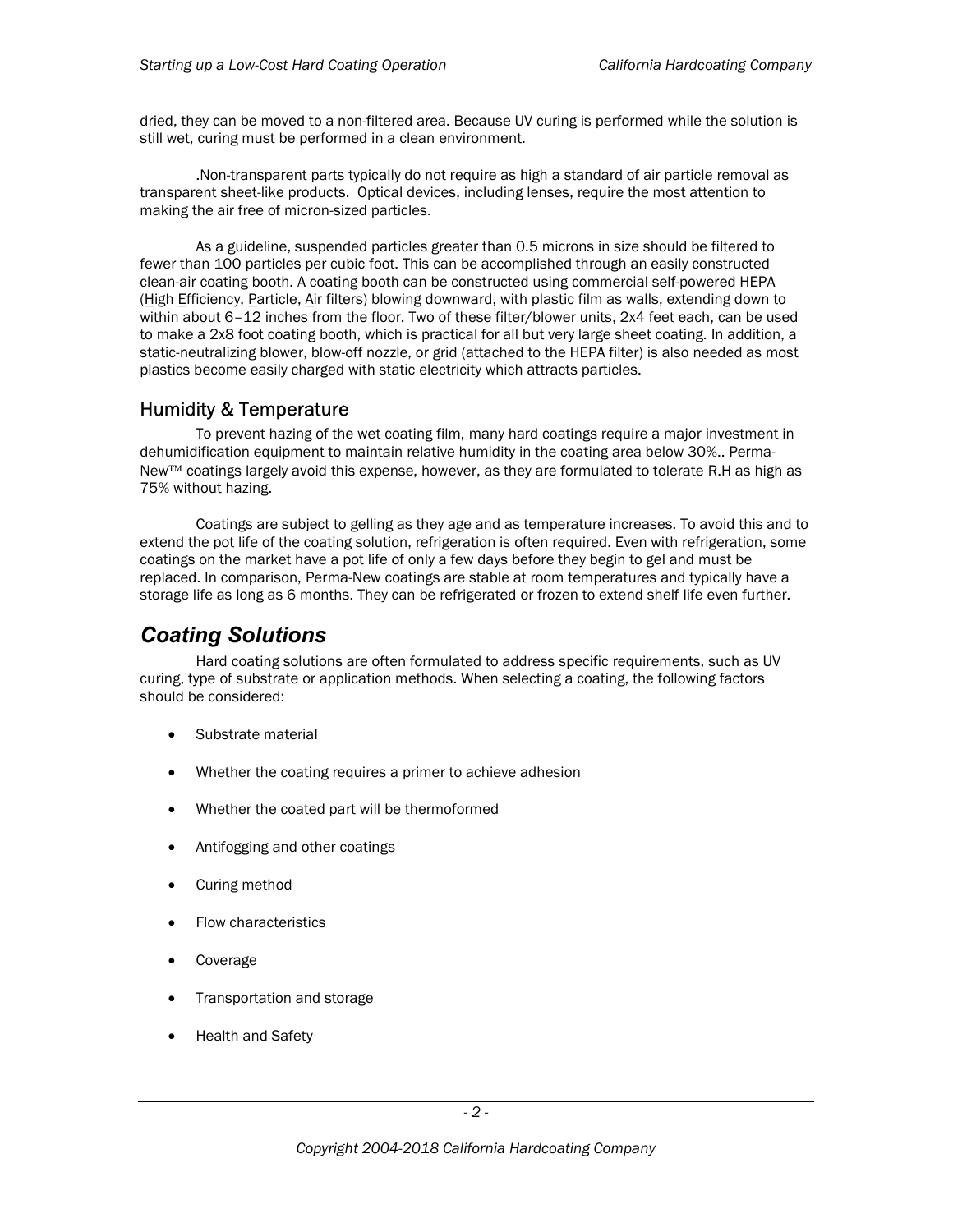#### Substrate Materials

Although there are many kinds of substrates that can be potentially hard coated, the most common materials are polycarbonate, acrylic, CR-39 and other plastics. Various polished metals such as stainless steel and aluminum are also frequently coated. Hard coatings can also be applied over other coatings such as anti-reflection coatings.

Variations in coating results can occur based on the quality, purity and finish of the substrate. Sometimes, adjustments in the coatings solid content and other ingredients can positively affect the outcome. Before committing to a particular coating, it is important to perform tests on the actual material to be coated.

#### Primer coatings

To achieve acceptable adhesion, many obsolescent hard coatings require primer coatings, adding to cost. Because Perma-New coatings are based on leading edge technology, they achieve excellent adhesion on most plastics without the need for a primer. Exceptions are metals which often require a primer coating.

#### Curing methods

Virtually all commercially available hard coatings require either heating or UV curing to achieve hardness. The advantages of UV curable hard coats are their short curing time and lower costs. Their disadvantages are less resistance to abrasion and scratching as well as shorter life of the applied coating. Although coatings are designed to last a number of years, UV cured coatings typically wear off after approximately three years. On the other hand, heat cured coatings are typically much more scratch resistant and, depending on usage, will often last for ten or more years. The primary disadvantage to heat cured coatings is the curing time and the cost of ovens. Because of their shape or size, some items can only be heat cured.

#### Thermoforming characteristics

Although hard coatings are glass-like and tend to not stretch, some coatings are designed to allow a modest degree of bending (stretching) of the coated piece. This can sometimes involve a tradeoff in hardness and adhesion. Perma-New coatings can be thermoformed and, with special techniques, some coated materials can be bent to a 5 inch radius.

#### Flow characteristics

When choosing a coating, it is important to evaluate how the coating flows. Some coatings are more susceptible to leaving drips, "orange peel", and other cosmetic defects. Sometimes this can be ameliorated by adjusting the percentage of solids in the coating solution or by selecting an alternative application technique.

#### Coverage

The thickness of a coating and the amount of surface area that can be coated per unit volume of coating is determined by the amount of "solids" contained in the coating. Some coatings contain as few as 20% solids whereas others contain solids of 35% or more. As a rule, higher solid content will result in greater coating thickness and coverage. Perma-New coatings are available in differing solid contents and can be adjusted through the addition or subtraction of solvents.

As coating runoff is recycled through repeated applications, solvents evaporate and need to be added to maintain a consistent solid percentage.

Like paint, coverage varies by the thickness of the coating. Typical coverage for Perma-New coatings with 33% solids is approximately 2000 square feet (200 square meters) per US gallon.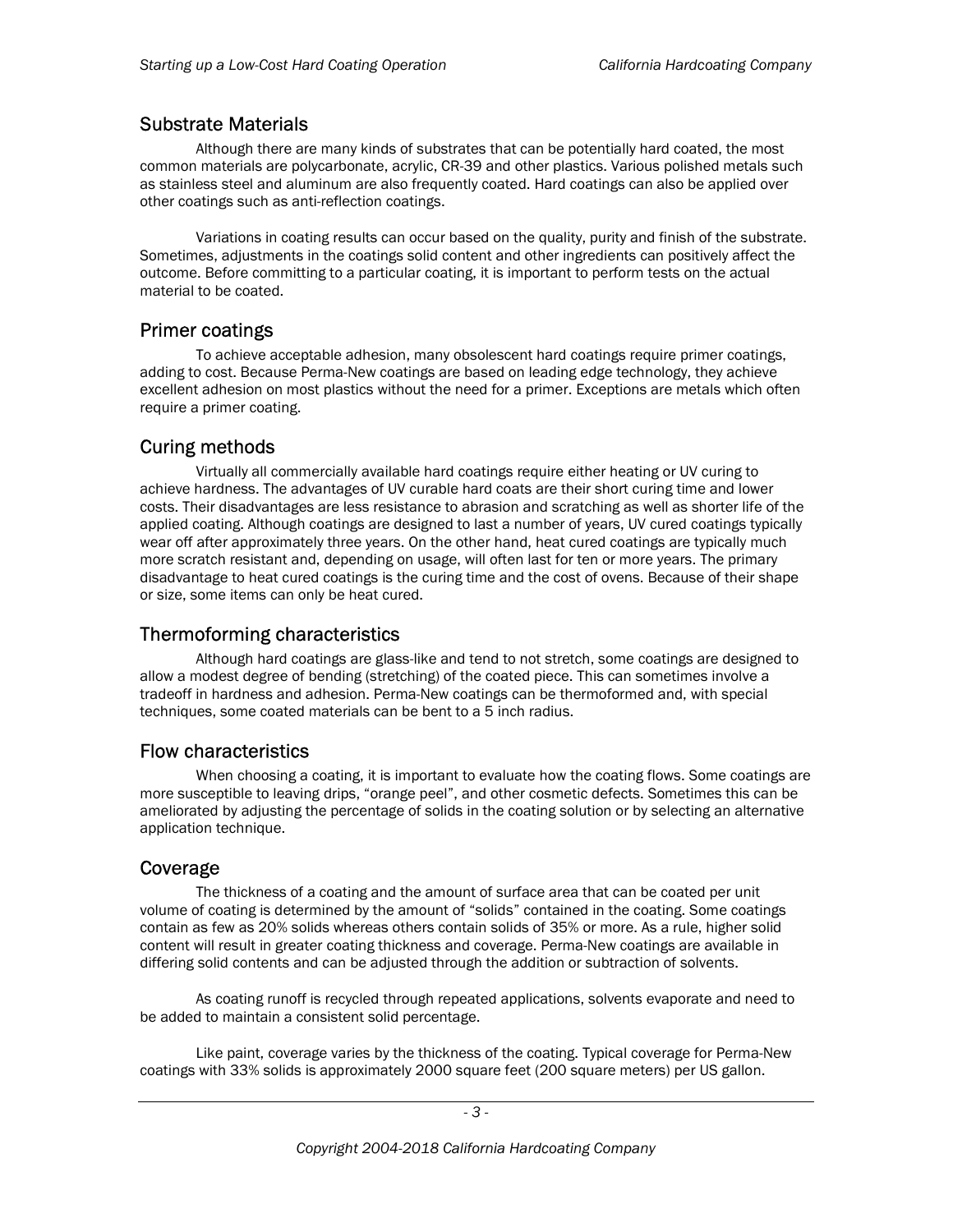#### Transportation and storage

Careful attention to the transportation and storage of hard coatings is often necessary, as many use flammable solvents and must be treated as hazardous materials. Material Safety Data Sheets (MSDS) are available and should be consulted when planning facilities, applying for permits and transporting coating materials.

As mentioned above. Perma-New coatings can be stored and transported at room temperatures. Compared to less technically advanced coatings, Perma-New™ coatings are very stable at room temperature and have a greatly reduced tendency to form small gel particles during storage and use.

#### Health and Safety

In addition to flammability, consideration must also be given to the toxicity of a coating. You should consult the particular coatings MSDS when selecting a coating and when planning for the health and safety of workers.

Although masks, gloves and eye protection are always a good practice, no special re-breathing equipment, clothing or special fire suppression equipment are required when applying Perma-New coatings.

### Coating Process

#### **Cleaning**

Dust and other foreign matter must be eliminated from the coating, and from the surface to be coated. Depending on the shape of the parts to be coated, cleaning prior to coating can be as simple as wiping with solvent, using a lint-free wiper. Complex shapes can be cleaned with highpressure sprayers on in ultrasonic cleaning tanks, as needed.

To remove particles and gel particles, the coating is normally filtered during use by recirculating with a positive-displacement type pump, through a polypropylene filter with 1 micron or smaller pore sizes. Filter media is readily available and inexpensive.

The coating that drains off the coated parts is caught in a rough or basin and re-circulated through the pump, with occasional addition of alcohol solvent to make up for evaporation.

#### Applying coatings

 Coatings can be applied in four different ways. The application technique is largely driven by the size and shape of the item to be coated.

- Dip coating is used for two-sided application, especially with large quantities of relatively small parts. With dipping it is harder to control the coating thickness and is prone to wastage.
- Spin coating is especially suited for single-sided application on round parts (disks or lenses).
- Spray coating is often used for high production volume, single sided application on relatively small parts, or for very complex-shaped parts. Spray coated parts are especially susceptible to "orange peel" defects that result from surface tension on the spray droplets
- Flow coating is the recommended coating application process as it is inherently simple, requires almost no equipment, and has the advantage over dip and spray coating in allowing the use of the coating solution to "wash down" the part even after pre-cleaning, to maximize the cosmetic quality (absence of inclusions such as dust and lint) of the coating. The part to